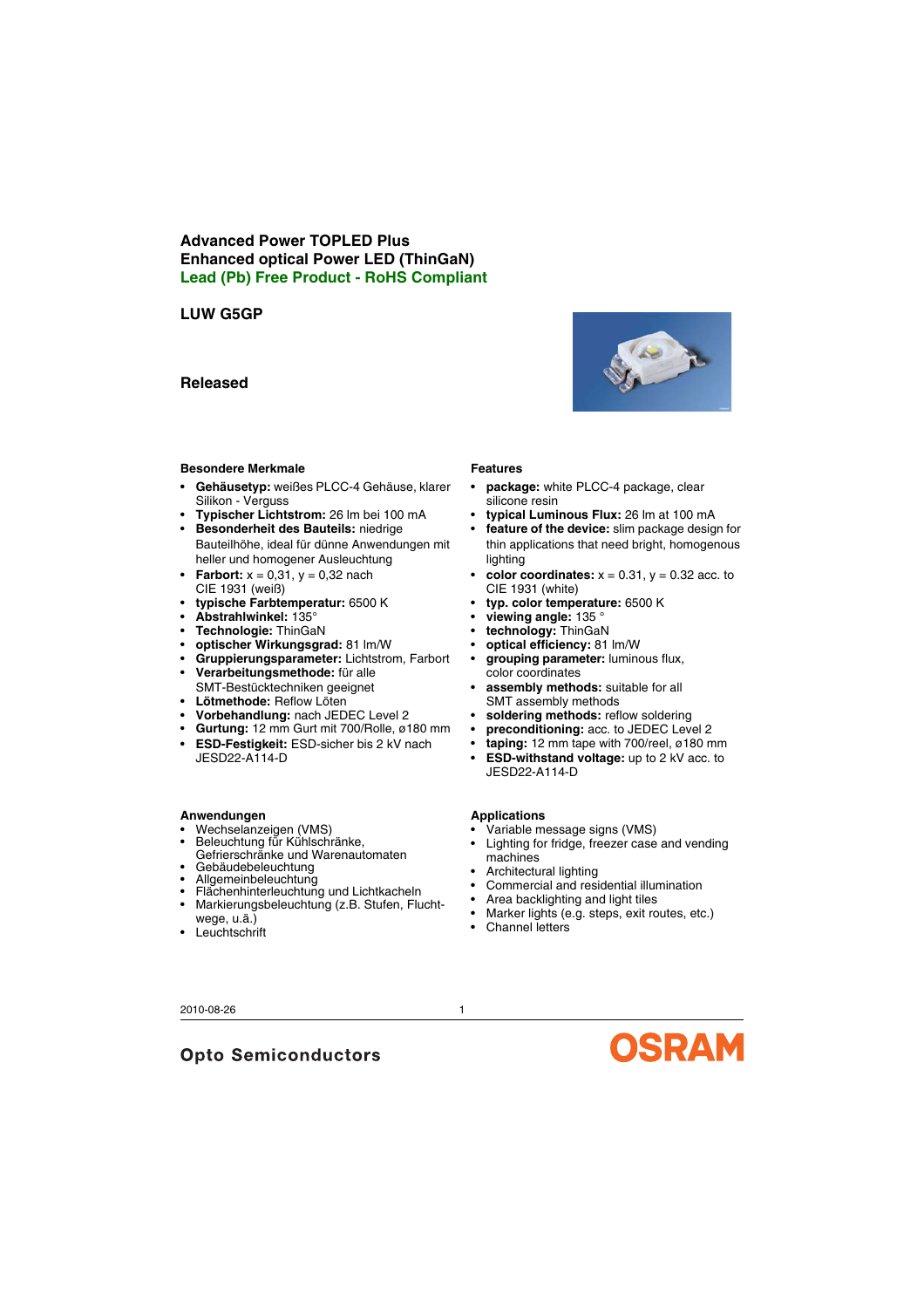### **Bestellinformation Ordering Information**

| Typ                                      | <b>Emissions-</b><br>farbe         | Lichtstrom<br>1) Seite 18               | Lichtstärke<br>2) Seite 18                    | <b>Bestellnummer</b>       |
|------------------------------------------|------------------------------------|-----------------------------------------|-----------------------------------------------|----------------------------|
| Type                                     | <b>Color of</b><br><b>Emission</b> | <b>Luminous flux</b><br>1) page 18      | Luminous<br><b>Intensity</b><br>$2)$ page 18  | <b>Ordering Code</b>       |
|                                          |                                    | $I_{\rm F}$ = 100 mA<br>$\Phi_{V}$ (lm) | $I_{\rm F}$ = 100 mA<br>$I_{\mathsf{v}}$ (cd) |                            |
| LUW G5GP-GXHY-5C8E<br>LUW G5GP-GXHY-5F8G | ultra white                        | 39.0<br>18.0<br>$18.0$ 39.0             | 7.6 (typ.)<br>$7.6$ (typ.)                    | Q65110A9093<br>Q65110A9091 |

Anm.: Die oben genannten Typbezeichnungen umfassen die bestellbaren Selektionen. Diese bestehen aus wenigen<br>Helligkeitsgruppen (siehe **[Seite](#page-6-0) 7** für nähere Informationen). Es wird nur eine einzige Helligkeitsgruppe pro *Gurt geliefert. Z.B.: LUW G5GP-GXHY-5C8E bedeutet, dass auf dem Gurt nur eine der Helligkeitsgruppen GX, GY, HX oder HY enthalten ist.*

*Um die Liefersicherheit zu gewährleisten, können einzelne Helligkeitsgruppen nicht bestellt werden.*

*Gleiches gilt für die Farben, bei denen Farbortgruppen gemessen und gruppiert werden. Pro Gurt wird nur eine Farbortgruppe geliefert. Z.B.: LUW G5GP-GXHY-5C8E bedeutet, dass auf dem Gurt nur eine der Farbortgruppen -5C bis -8E enthalten ist (siehe [Seite](#page-4-0) 5 für nähere Information). Um die Liefersicherheit zu gewährleisten, können einzelne Farbortgruppen nicht bestellt werden.*

Note: The above Type Numbers represent the order groups which include only a few brightness groups (see **[page](#page-6-0) 7**<br>for explanation). Only one group will be shipped on each reel (there will be no mixing of two groups on each<br>

*In order to ensure availability, single brightness groups will not be orderable.*

In a similar manner for colors where chromaticity coordinate groups are measured and binned, single<br>chromaticity coordinate groups will be shipped on any one reel. LUW G5GP-GXHY-5C8E means that only 1<br>chromaticity coordina *In order to ensure availability, single chromaticity coordinate groups will not be orderable (see [page](#page-4-0) 5 for* 

*explanation).*

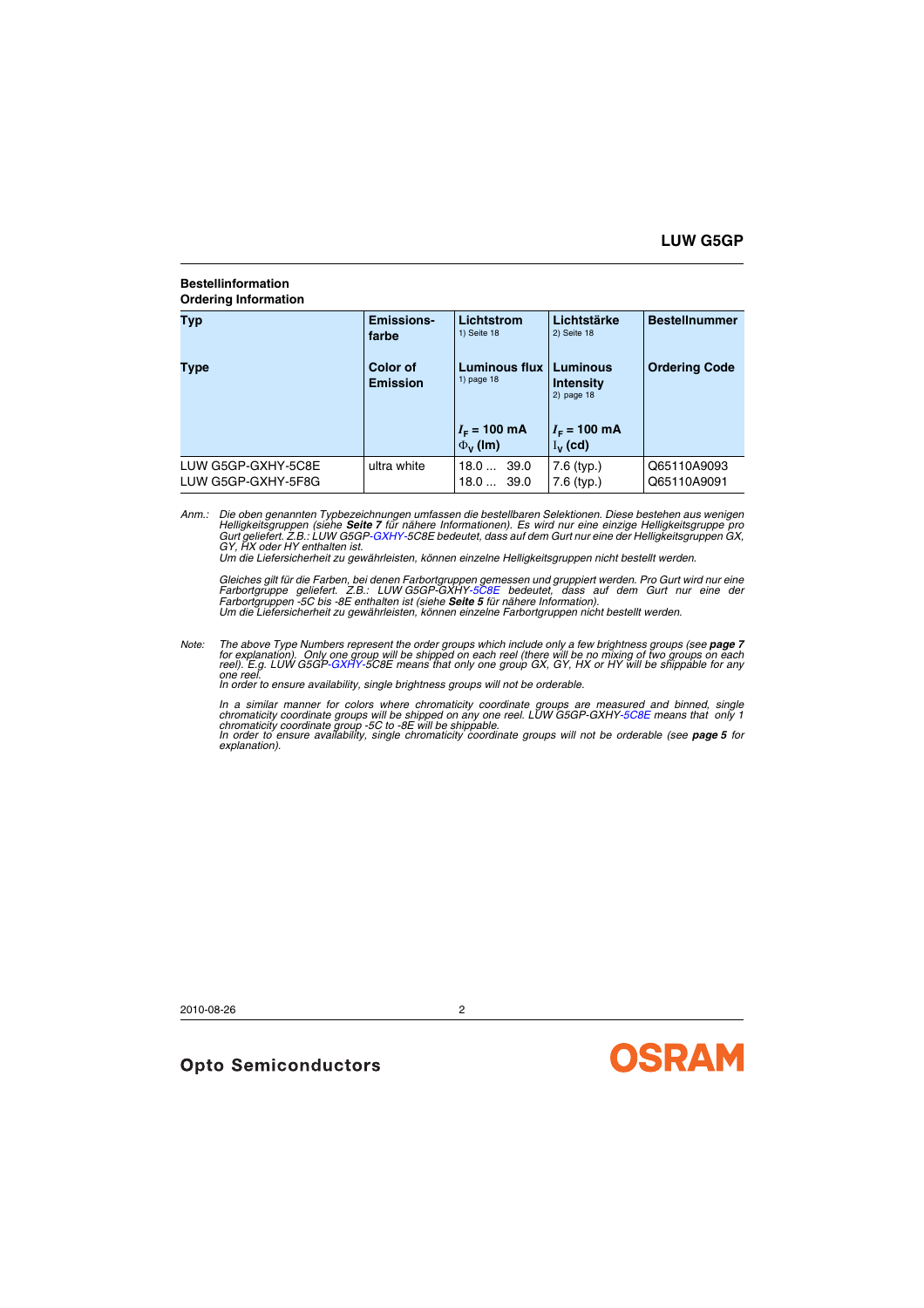#### **Grenzwerte Maximum Ratings**

| Bezeichnung<br><b>Parameter</b>                                                                   | <b>Symbol</b><br>Symbol | Wert<br>Value                         | <b>Einheit</b><br><b>Unit</b> |
|---------------------------------------------------------------------------------------------------|-------------------------|---------------------------------------|-------------------------------|
| Betriebstemperatur<br>Operating temperature range                                                 | $T_{\rm op}$            | $-40+85$                              | °C                            |
| Lagertemperatur<br>Storage temperature range                                                      | $T_{\text{stg}}$        | $-40+85$                              | °C                            |
| Sperrschichttemperatur<br>Junction temperature                                                    | $T_{\rm i}$             | $+125$                                | $^{\circ}C$                   |
| Durchlassstrom<br>(min.) $ I_{F} $<br>Forward current<br>(max.) $ I_{\mathsf{F}} $<br>$(Ts=25°C)$ |                         | 30<br>200                             | mA<br>mA                      |
| Stoßstrom<br>Surge current<br>$t \le 10$ µs, $D = 0.005$ , $T_s = 25$ °C                          | $I_{\text{FM}}$         | 500                                   | mA                            |
| Sperrspannung<br>Reverse voltage<br>$(Te=25oC)$                                                   | $V_{\sf R}$             | not designed for<br>reverse operation | v                             |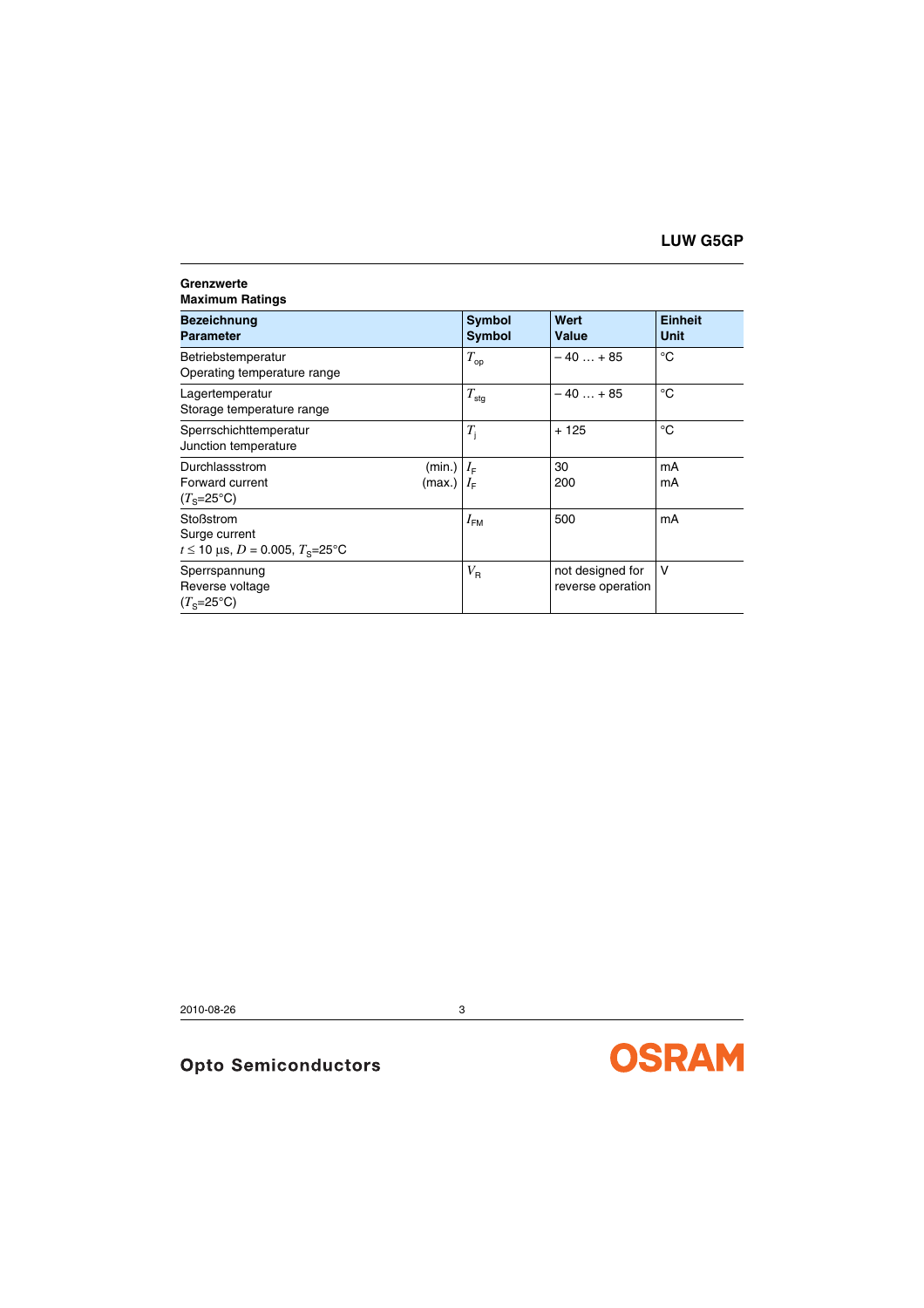#### **Kennwerte Characteristics**

 $(T_{\rm S} = 25 \text{ °C})$ 

| <b>Bezeichnung</b><br><b>Parameter</b>                                                                                                              | Symbol<br>Symbol                                                        | Wert<br><b>Value</b>                  | <b>Einheit</b><br><b>Unit</b> |
|-----------------------------------------------------------------------------------------------------------------------------------------------------|-------------------------------------------------------------------------|---------------------------------------|-------------------------------|
| Farbkoordinate x nach CIE 1931 <sup>3) Seite 18</sup><br>Chromaticity coordinate x acc. to CIE 1931 <sup>3) page 18</sup><br>$I_F = 100 \text{ mA}$ | (typ.)<br>x                                                             | $0.31*$                               |                               |
| Farbkoordinate y nach CIE 1931 <sup>3)</sup> Seite 18<br>Chromaticity coordinate y acc. to CIE 1931 <sup>3)</sup> page 18<br>$I_F = 100 \text{ mA}$ | (typ.)<br>y                                                             | $0.32*$                               |                               |
| Abstrahlwinkel bei 50 % $I_{\nu}$ (Vollwinkel)<br>Viewing angle at 50 $\%$ $I_{\nu}$                                                                | (typ.)<br>$2\varphi$                                                    | 135                                   | Grad<br>deg.                  |
| Durchlassspannung <sup>4)</sup> Seite 18<br>Forward voltage <sup>4)</sup> page 18<br>$I_F$ = 100 mA<br>(max.)                                       | $V_{\rm F}$<br>(min.)<br>$V_{\mathsf{F}}$<br>(typ.)<br>$V_{\mathsf{F}}$ | 2.8<br>3.2<br>3.8                     | v<br>ν<br>v                   |
| Sperrstrom<br>Reverse current<br>(max.)<br>$V_{\rm B}$ = 5 V                                                                                        | $I_{\rm R}$<br>(typ.)<br>$I_{\rm R}$                                    | not designed for<br>reverse operation | μA<br>μA                      |
| Wärmewiderstand<br>Thermal resistance<br>Sperrschicht/Lötpad<br>(typ.)<br>Junction/soldering point<br>(max.)                                        | $R_{\text{th,JS}}$<br>$R_{th,JS}$                                       | 40<br>$50**$                          | K/W<br>K/W                    |

\* Einzelgruppen siehe Seite 5 Individual groups on page 5

 $*R_{th}$ (max) basiert auf statistischen Werten

 $R_{th}$ (max) is based on statistic values

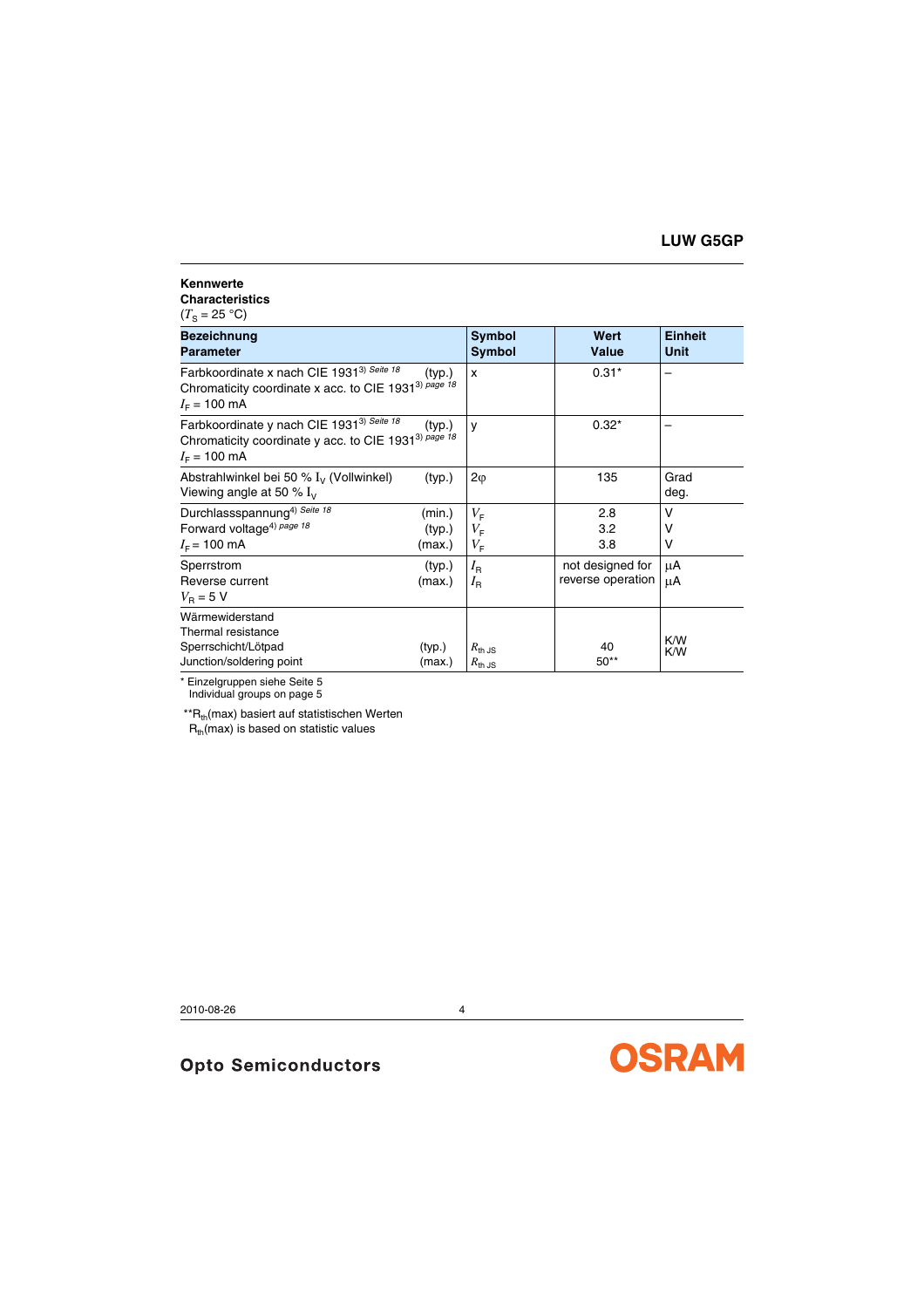# <span id="page-4-0"></span>**Farbortgruppen**3) Seite <sup>18</sup> Chromaticity coordinate groups<sup>3) page 18</sup>



OHA04181

| <b>Gruppe</b><br>Group | Cx     | Cy     | <b>Gruppe</b><br>Group | Cx     | Cy     |
|------------------------|--------|--------|------------------------|--------|--------|
| 5C                     | 0.3068 | 0.3113 | 7E                     | 0.3154 | 0.3352 |
|                        | 0.3055 | 0.3177 |                        | 0.3146 | 0.3422 |
|                        | 0.3108 | 0.3229 |                        | 0.3205 | 0.3481 |
|                        | 0.3119 | 0.3162 |                        | 0.3210 | 0.3408 |
| 6C                     | 0.3055 | 0.3177 | 8E                     | 0.3146 | 0.3422 |
|                        | 0.3041 | 0.3240 |                        | 0.3138 | 0.3492 |
|                        | 0.3098 | 0.3296 |                        | 0.3200 | 0.3554 |
|                        | 0.3108 | 0.3229 |                        | 0.3205 | 0.3481 |
| 7C                     | 0.3041 | 0.3240 | 5F                     | 0.3222 | 0.3243 |
|                        | 0.3028 | 0.3304 |                        | 0.3217 | 0.3316 |
|                        | 0.3087 | 0.3363 |                        | 0.3293 | 0.3384 |
|                        | 0.3098 | 0.3296 |                        | 0.3294 | 0.3306 |

|        | Group | Cx                  | Cy     |
|--------|-------|---------------------|--------|
| 0.3113 | 7E    | 0.3154              | 0.3352 |
| 0.3177 |       | 0.3146              | 0.3422 |
| 0.3229 |       | 0.3205              | 0.3481 |
| 0.3162 |       | 0.3210              | 0.3408 |
| 0.3177 | 8E    | 0.3146              | 0.3422 |
| 0.3240 |       | 0.3138              | 0.3492 |
| 0.3296 |       | 0.3200              | 0.3554 |
| 0.3229 |       | 0.3205              | 0.3481 |
| 0.3240 | 5F    | 0.3222              | 0.3243 |
| 0.3304 |       | 0.3217              | 0.3316 |
| 0.3363 |       | 0.3293              | 0.3384 |
| 0.3296 |       | 0.3294              | 0.3306 |
|        |       | Cy<br><b>Gruppe</b> |        |

2010-08-26 5

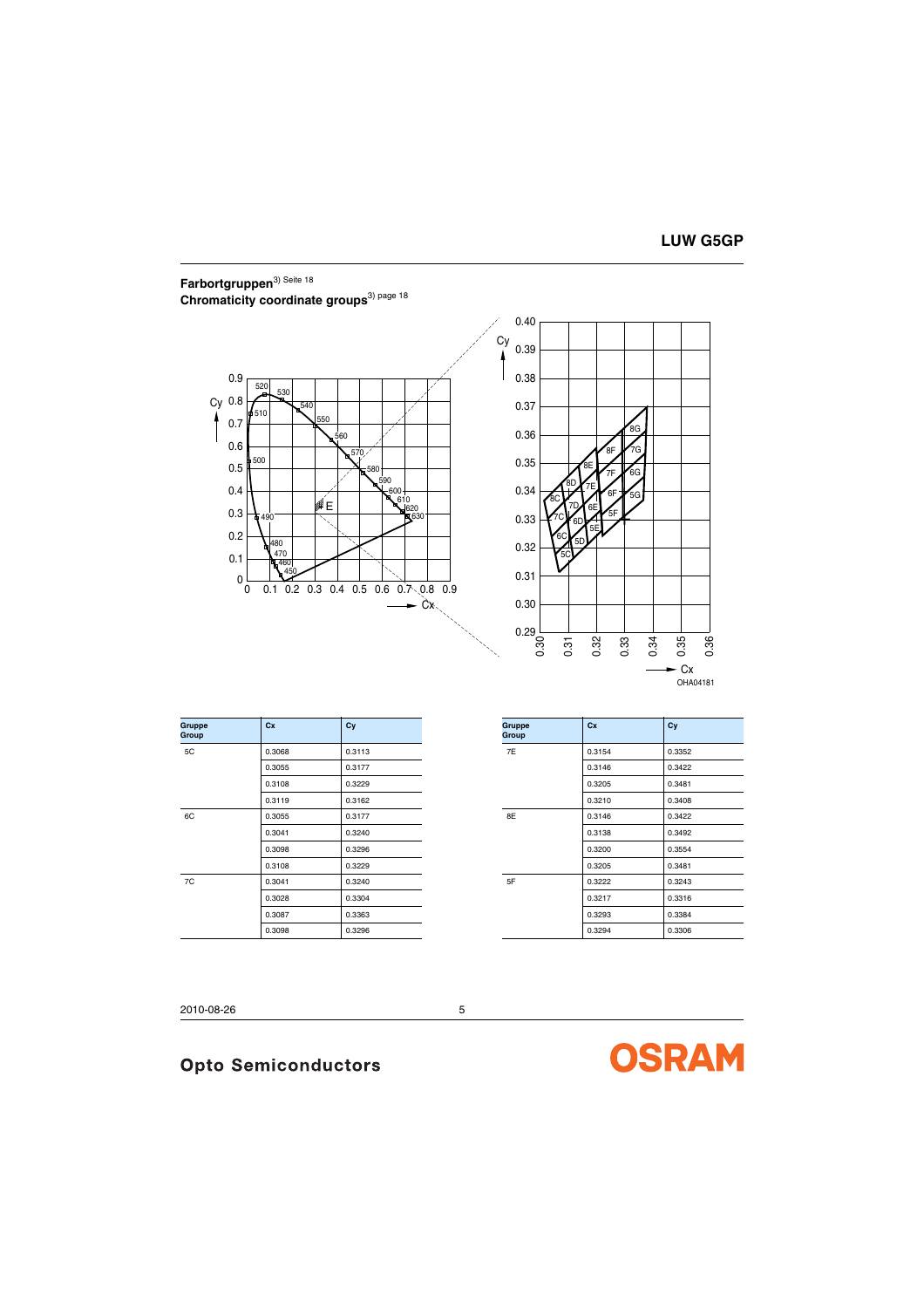# **LUW G5GP**

| Gruppe<br>Group | cx     | Cy     | <b>Gruppe</b><br>Group | Cx     |
|-----------------|--------|--------|------------------------|--------|
| 8C              | 0.3028 | 0.3304 | 6F                     | 0.3217 |
|                 | 0.3015 | 0.3368 |                        | 0.3212 |
|                 | 0.3076 | 0.3430 |                        | 0.3292 |
|                 | 0.3087 | 0.3363 |                        | 0.3293 |
| 5D              | 0.3119 | 0.3162 | 7F                     | 0.3212 |
|                 | 0.3108 | 0.3229 |                        | 0.3207 |
|                 | 0.3162 | 0.3282 |                        | 0.3291 |
|                 | 0.3170 | 0.3212 |                        | 0.3292 |
| 6D              | 0.3108 | 0.3229 | 8F                     | 0.3207 |
|                 | 0.3098 | 0.3296 |                        | 0.3202 |
|                 | 0.3154 | 0.3352 |                        | 0.3291 |
|                 | 0.3162 | 0.3282 |                        | 0.3291 |
| 7D              | 0.3098 | 0.3296 | 5G                     | 0.3294 |
|                 | 0.3087 | 0.3363 |                        | 0.3293 |
|                 | 0.3146 | 0.3422 |                        | 0.3369 |
|                 | 0.3154 | 0.3352 |                        | 0.3366 |
| 8D              | 0.3087 | 0.3363 | 6G                     | 0.3293 |
|                 | 0.3076 | 0.3430 |                        | 0.3292 |
|                 | 0.3138 | 0.3492 |                        | 0.3373 |
|                 | 0.3146 | 0.3422 |                        | 0.3369 |
| 5E              | 0.3170 | 0.3212 | 7G                     | 0.3292 |
|                 | 0.3162 | 0.3282 |                        | 0.3291 |
|                 | 0.3216 | 0.3334 |                        | 0.3376 |
|                 | 0.3221 | 0.3261 |                        | 0.3373 |
| 6E              | 0.3162 | 0.3282 | 8G                     | 0.3291 |
|                 | 0.3154 | 0.3352 |                        | 0.3291 |
|                 | 0.3210 | 0.3408 |                        | 0.3379 |
|                 | 0.3216 | 0.3334 |                        | 0.3376 |
|                 |        |        |                        |        |

| Cx     | Cy     | Gruppe<br>Group | Cx     | Cy     |
|--------|--------|-----------------|--------|--------|
| 0.3028 | 0.3304 | 6F              | 0.3217 | 0.3316 |
| 0.3015 | 0.3368 |                 | 0.3212 | 0.3389 |
| 0.3076 | 0.3430 |                 | 0.3292 | 0.3461 |
| 0.3087 | 0.3363 |                 | 0.3293 | 0.3384 |
| 0.3119 | 0.3162 | 7F              | 0.3212 | 0.3389 |
| 0.3108 | 0.3229 |                 | 0.3207 | 0.3462 |
| 0.3162 | 0.3282 |                 | 0.3291 | 0.3539 |
| 0.3170 | 0.3212 |                 | 0.3292 | 0.3461 |
| 0.3108 | 0.3229 | 8F              | 0.3207 | 0.3462 |
| 0.3098 | 0.3296 |                 | 0.3202 | 0.3535 |
| 0.3154 | 0.3352 |                 | 0.3291 | 0.3617 |
| 0.3162 | 0.3282 |                 | 0.3291 | 0.3539 |
| 0.3098 | 0.3296 | 5G              | 0.3294 | 0.3306 |
| 0.3087 | 0.3363 |                 | 0.3293 | 0.3384 |
| 0.3146 | 0.3422 |                 | 0.3369 | 0.3451 |
| 0.3154 | 0.3352 |                 | 0.3366 | 0.3369 |
| 0.3087 | 0.3363 | 6G              | 0.3293 | 0.3384 |
| 0.3076 | 0.3430 |                 | 0.3292 | 0.3461 |
| 0.3138 | 0.3492 |                 | 0.3373 | 0.3534 |
| 0.3146 | 0.3422 |                 | 0.3369 | 0.3451 |
| 0.3170 | 0.3212 | 7G              | 0.3292 | 0.3461 |
| 0.3162 | 0.3282 |                 | 0.3291 | 0.3539 |
| 0.3216 | 0.3334 |                 | 0.3376 | 0.3616 |
| 0.3221 | 0.3261 |                 | 0.3373 | 0.3534 |
| 0.3162 | 0.3282 | 8G              | 0.3291 | 0.3539 |
| 0.3154 | 0.3352 |                 | 0.3291 | 0.3617 |
| 0.3210 | 0.3408 |                 | 0.3379 | 0.3698 |
| 0.3216 | 0.3334 |                 | 0.3376 | 0.3616 |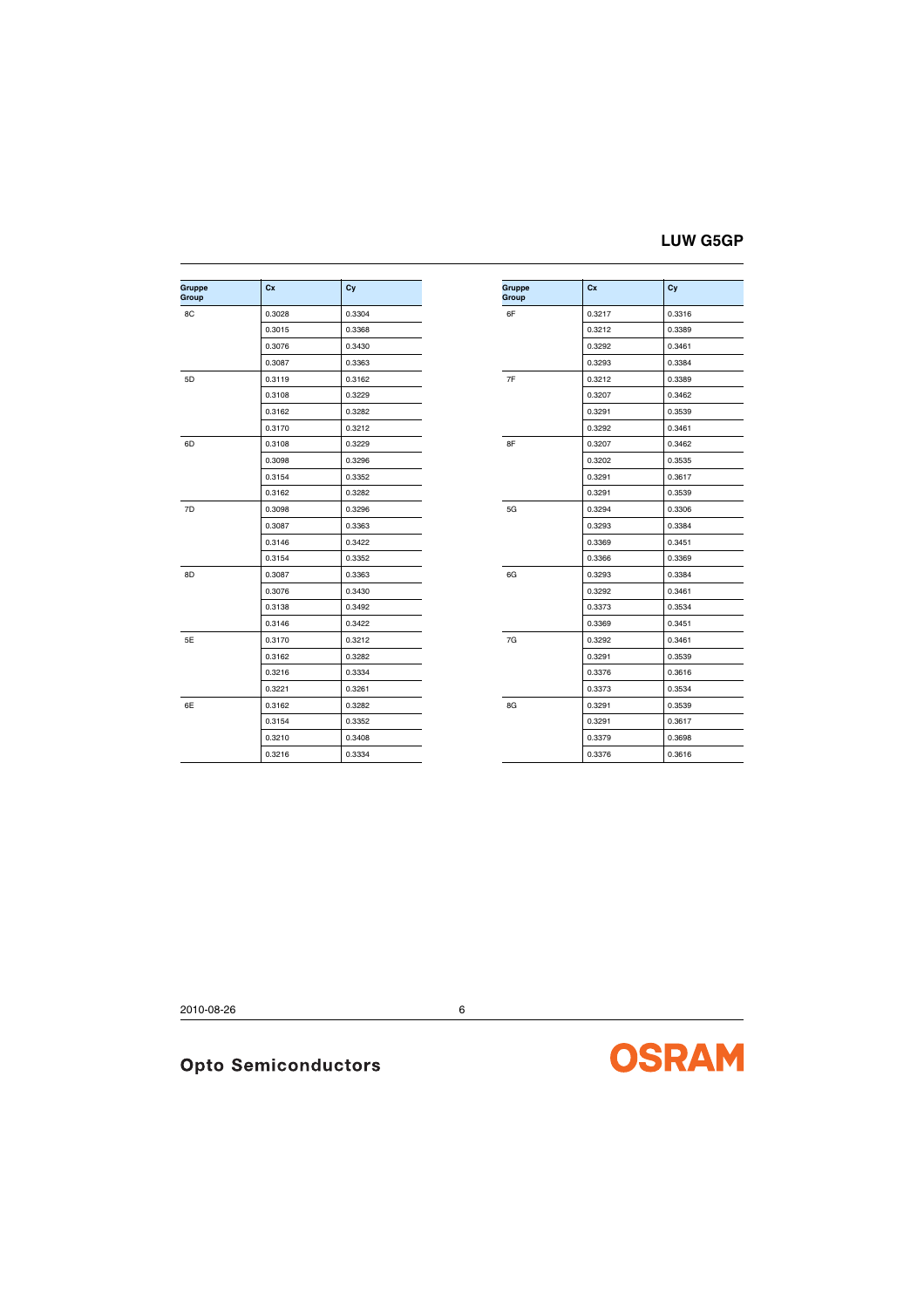#### <span id="page-6-0"></span>**Helligkeits-Gruppierungsschema**

#### **Brightness Groups**

| <b>Helligkeitsgruppe</b><br><b>Brightness Group</b> | Lichtstrom <sup>1)</sup> Seite 18<br>Luminous flux <sup>1)</sup> page 18<br>$\Phi_{\rm V}$ (lm) | Lichtstärke <sup>2)</sup> Seite 18<br>Luminous Intensity <sup>2)</sup> page 18<br>$I_{\mathbf{v}}$ (cd) |
|-----------------------------------------------------|-------------------------------------------------------------------------------------------------|---------------------------------------------------------------------------------------------------------|
| GX                                                  | 21.0<br>18.0                                                                                    | $5.2$ (typ.)                                                                                            |
| GY                                                  | 21.0<br>24.0                                                                                    | $6.0$ (typ.)                                                                                            |
| GZ                                                  | 24.0<br>28.0                                                                                    | $7.0$ (typ.)                                                                                            |
| <b>HX</b>                                           | 28.0<br>33.0                                                                                    | $8.0$ (typ.)                                                                                            |
| HY                                                  | 39.0<br>33.0                                                                                    | $9.6$ (typ.)                                                                                            |

*Anm.: Die Standardlieferform von Serientypen beinhaltet eine Sammelgruppe, die aus nur wenigen Helligkeitsgruppen bestehen.*

*Einzelne Helligkeitsgruppen können nicht bestellt werden.*

*Note: The standard shipping format for serial types includes a grouping of all individual brightness groups of only a few individual brightness groups.*

*Individual brightness groups cannot be ordered.* 

#### **Gruppenbezeichnung auf Etikett**

**Group Name on Label**

Beispiel: GX-5C Example: GX-5C

| Helligkeitsgruppe       | <b>Farbortgruppe</b>                 |
|-------------------------|--------------------------------------|
| <b>Brightness Group</b> | <b>Chromaticity Coordinate Group</b> |
| GX                      | 5C                                   |

*Anm.: In einer Verpackungseinheit / Gurt ist immer nur eine Gruppe für jede Selektion enthalten.*

*Note: No packing unit / tape ever contains more than one group for each selection.*

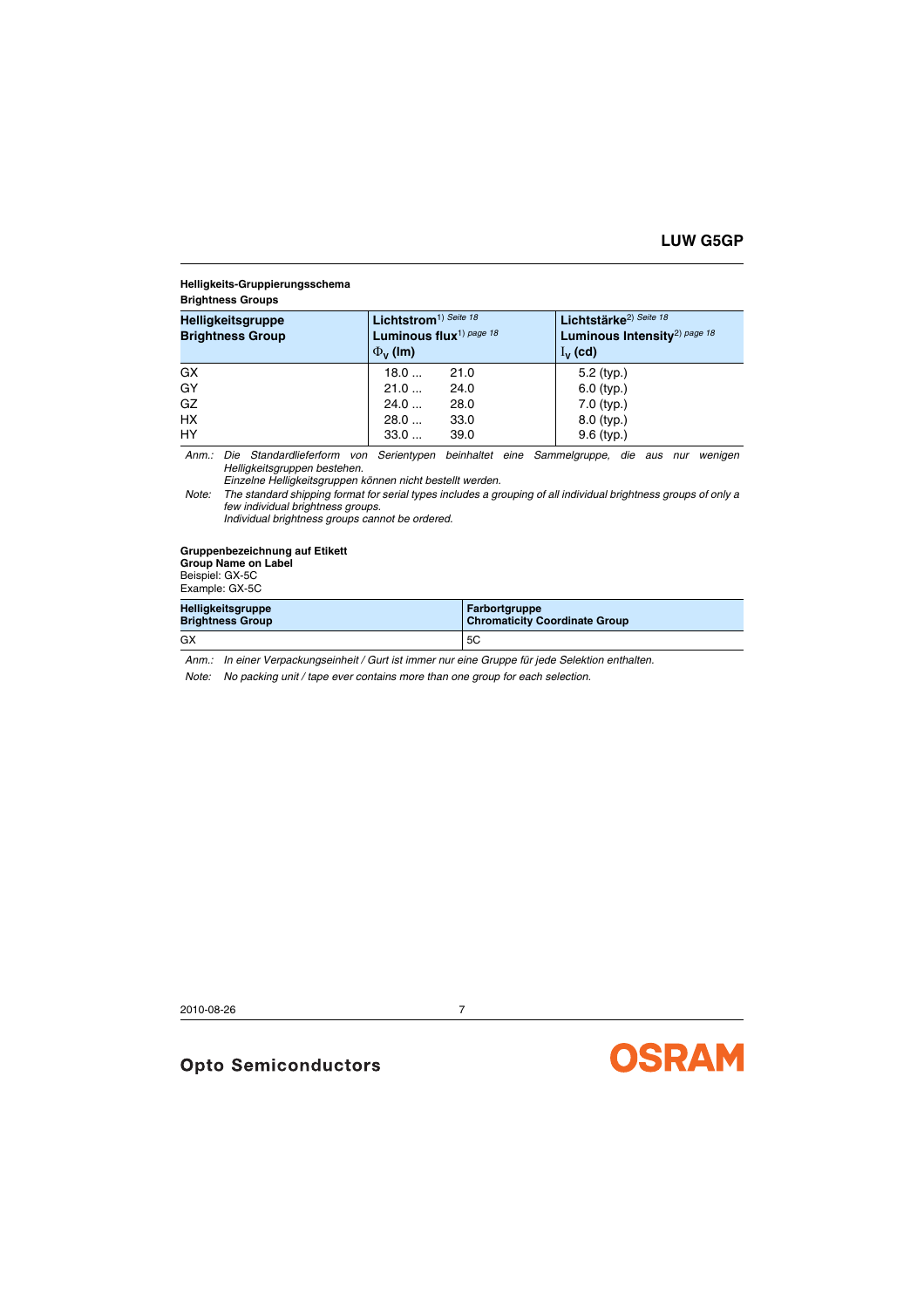

100˚

90˚

80˚

**OSRAM** 

2010-08-26 8

 $\Omega$ 

 $0.2$ 

1.0 0.8 0.6 0.4 0˚ 20˚ 40˚ 60˚ 80˚ 100˚ 120˚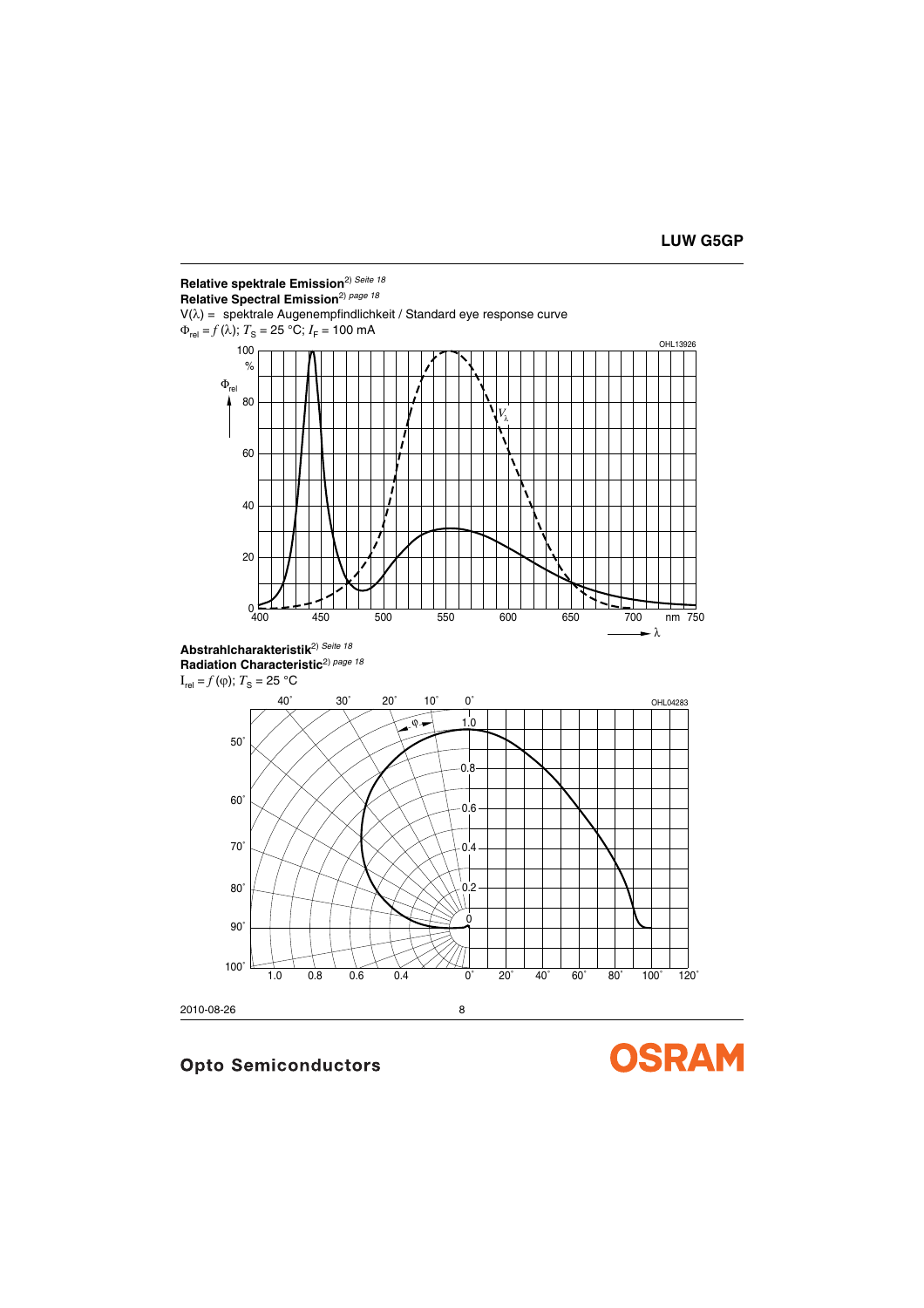## **Durchlassstrom**2)4) *[Seite](#page-17-5) <sup>18</sup>* **Forward Current**2)4) *[page](#page-17-5) <sup>18</sup>*  $I_F = f(V_F)$ ;  $T_S = 25$  °C

**solid line: specified DC-range**



**Relative Farbortverschiebung**2) *[Seite](#page-17-5) <sup>18</sup>* **Relative Chromaticity Coordinate Shift**2) *[page](#page-17-5) <sup>18</sup>*  $x, y = f(I_F); T_S = 25 °C$ 



2010-08-26 9

# **Opto Semiconductors**

**Relative Lichtstrom** 2) *[Seite](#page-17-5) <sup>18</sup>* **Relative Luminous Flux**2) *[page](#page-17-5) <sup>18</sup>*  $Φ<sub>V</sub>/Φ<sub>V</sub>(100 mA) = f(I<sub>F</sub>); T<sub>S</sub> = 25 °C$ 



**OSRAM**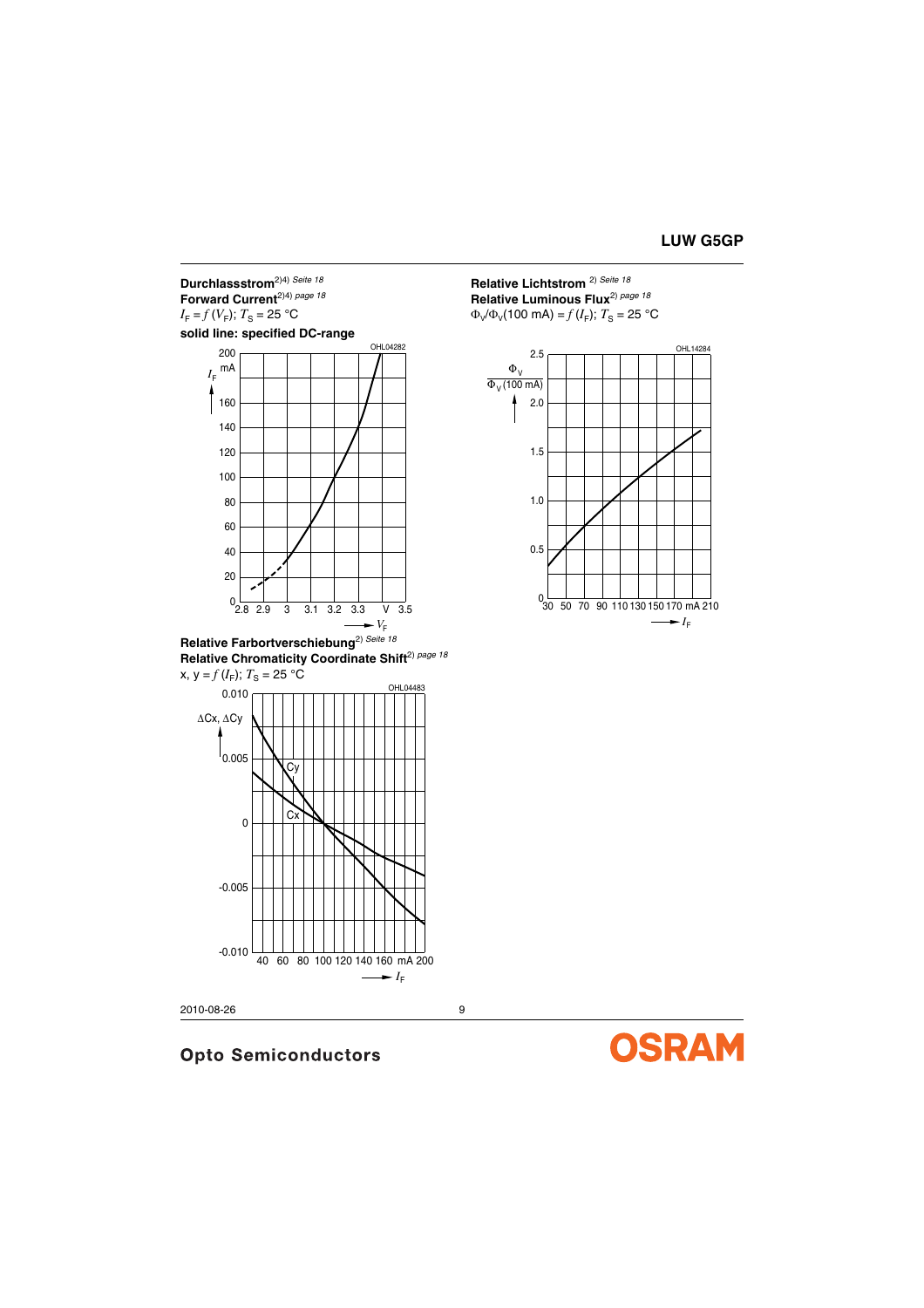

**Relative Chromaticity Coordinate Shift**<sup>2) Seite 18</sup>



2010-08-26 10

# **Opto Semiconductors**

**Relative Lichtstrom**2) Seite <sup>18</sup> **Relative Luminous Flux**2) page <sup>18</sup>



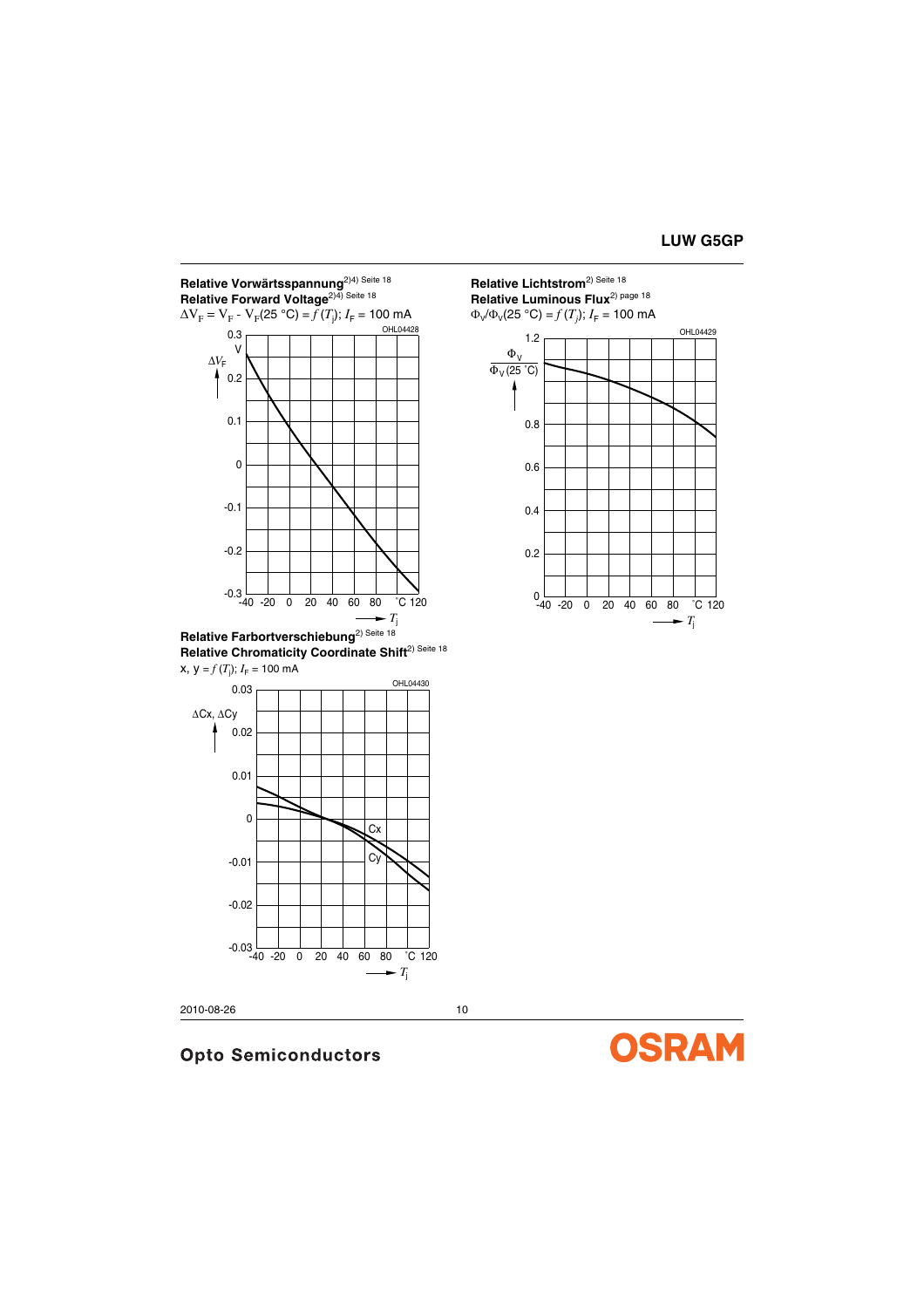

2010-08-26 11

**Opto Semiconductors** 



 $I_{\mathsf{F}}$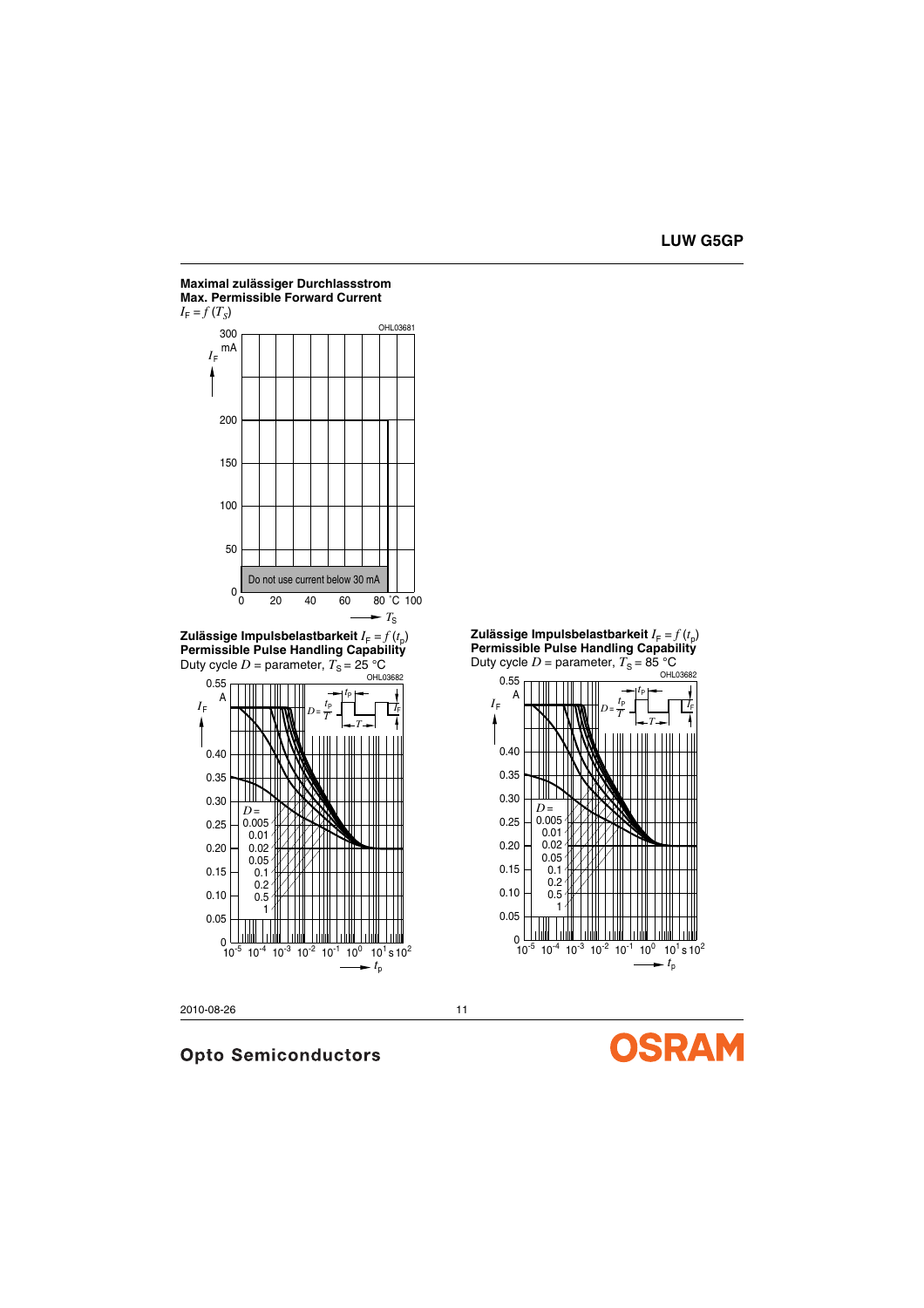## **Maßzeichnung**5) *[Seite](#page-17-6) <sup>18</sup>* **Package Outlines**5) *[page](#page-17-7) <sup>18</sup>*



**Kathodenkennung:** Markierung Markierung<br> **Cathode mark:** Markierung Markierung **Cathode mark:** mark<br> **Gewicht / Approx. weight:** example the mark of the state of the state of the state of the state of the state of the state of the state of the state of the state of the state of the state of the state **Gewicht / Approx. weight:** 

**Gurtung / Polarität und Lage**5) *[Seite](#page-17-6) <sup>18</sup>* Verpackungseinheit 700/Rolle, ø180 mm **Method of Taping / Polarity and Orientation**5) *[page](#page-17-7) <sup>18</sup>* Packing unit 700/reel, ø180 mm



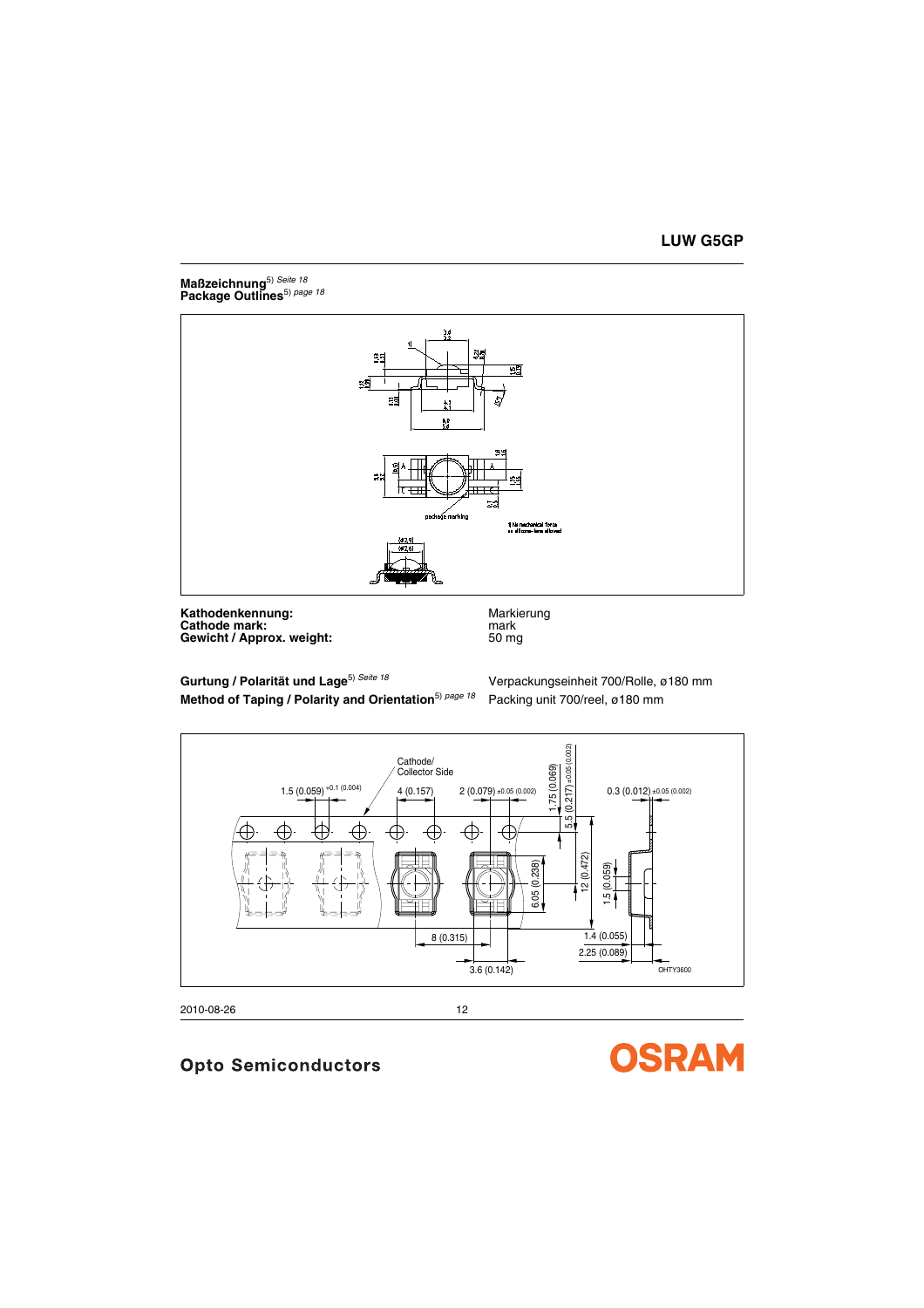# **LUW G5GP**

## Empfohlenes Lötpaddesign<sup>5) [Seite](#page-17-6) 18</sup> **Reflow Löten** Recommended Solder Pad<sup>5) [page](#page-17-7) 18</sup> Reflow Soldering



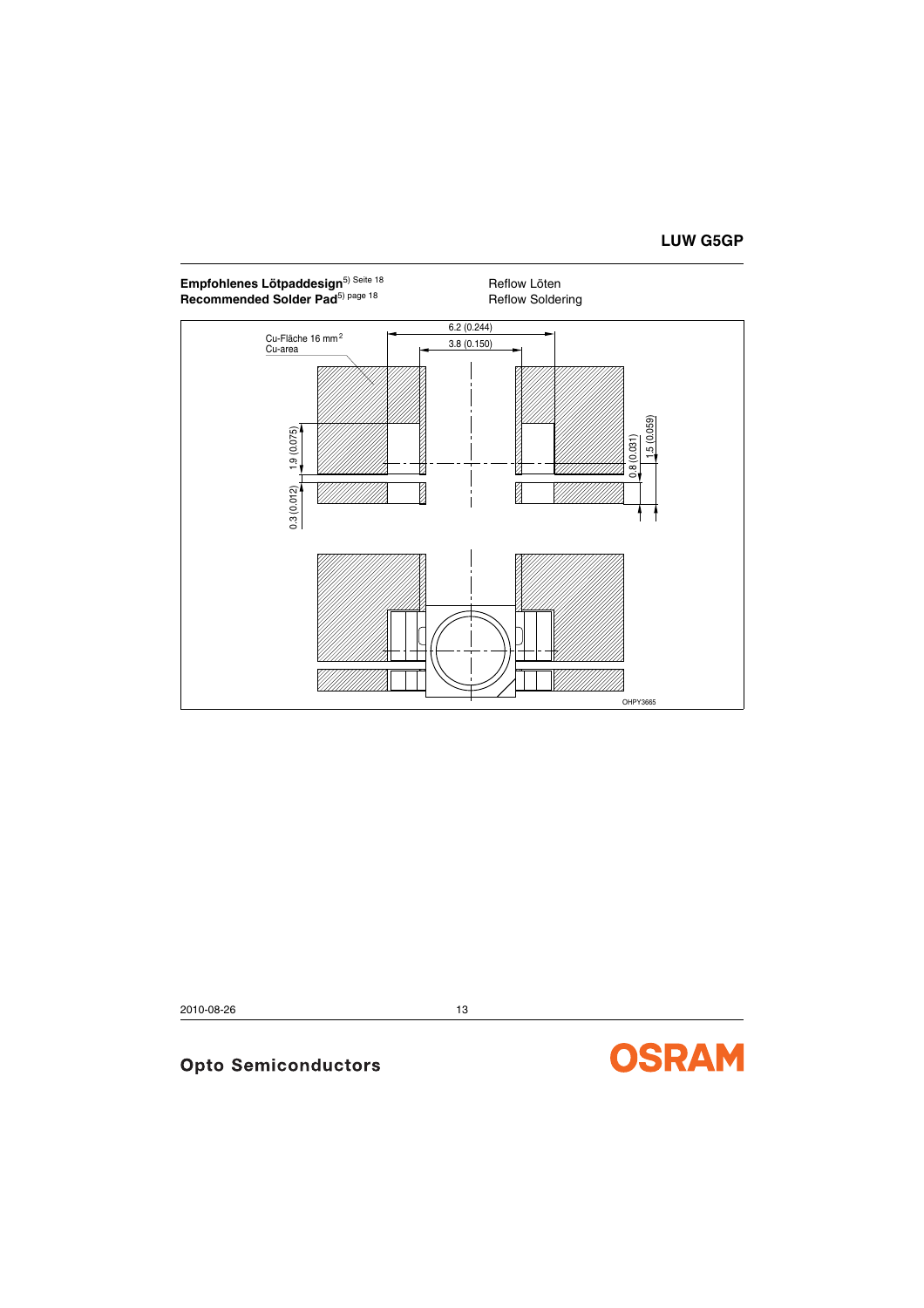## **Lötbedingungen** Vorbehandlung nach JEDEC Level 2 **Soldering Conditions Preconditioning acc. to JEDEC Level 2 Reflow Lötprofil für bleifreies Löten** (nach J-STD-020D.01) **Reflow Soldering Profile for lead free soldering** (acc. to J-STD-020D.01)



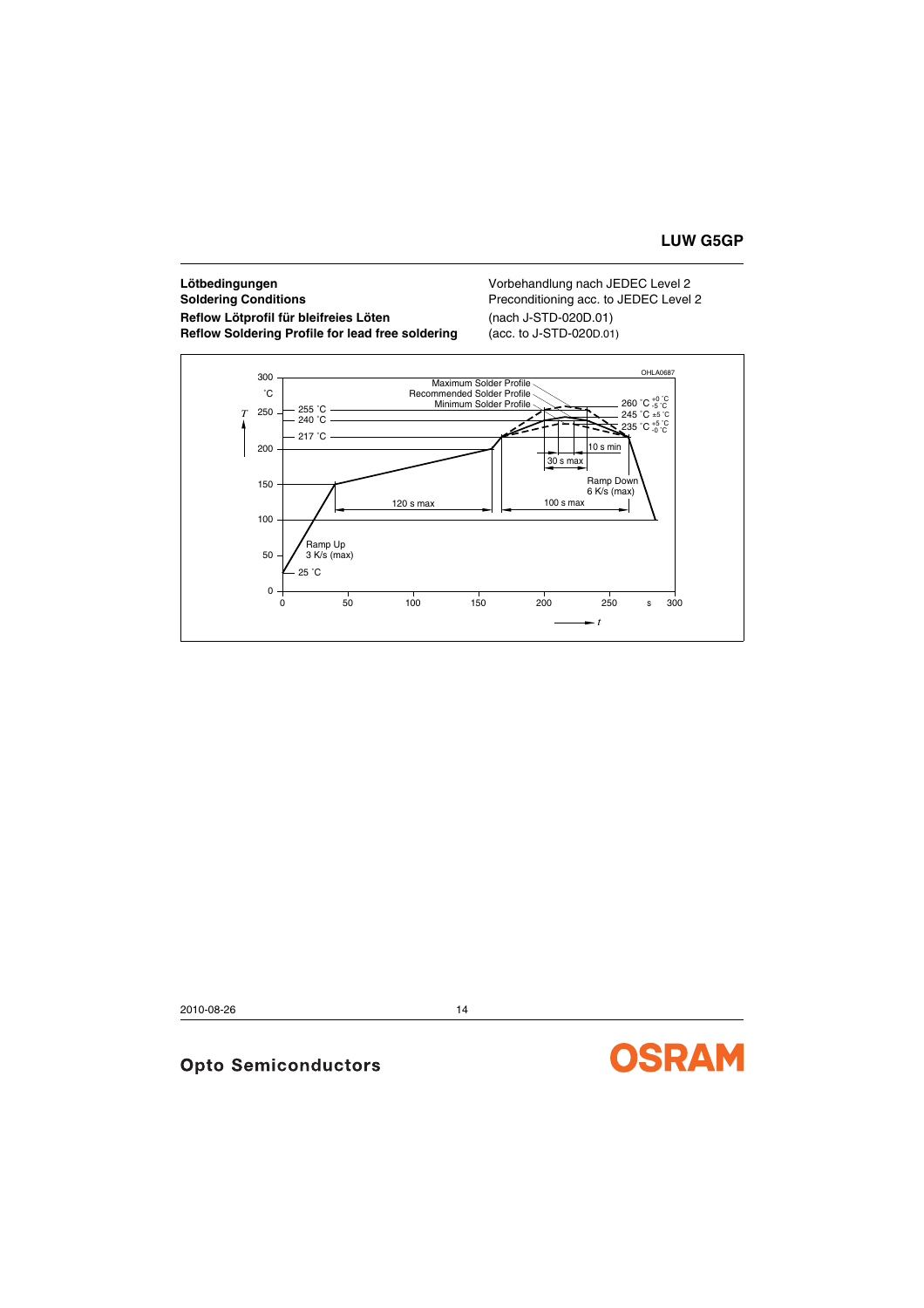## **Barcode-Produkt-Etikett (BPL) Barcode-Product-Label (BPL)**



#### **Gurtverpackung Tape and Reel**



### Tape dimensions in mm (inch)

| W                  | $\Omega$    |                                                                                                                                    |               | $D_{0}$     |                |              |
|--------------------|-------------|------------------------------------------------------------------------------------------------------------------------------------|---------------|-------------|----------------|--------------|
| $12^{+0.3}_{-0.1}$ | $4 \pm 0.1$ | $8 + 0.1$<br>$(0.157 \pm 0.004)$ $(0.315 \pm 0.004)$ $(0.079 \pm 0.002)$ $(0.059 + 0.004)$ $(0.069 \pm 0.004)$ $(0.217 \pm 0.002)$ | $12 \pm 0.05$ | $1.5 + 0.1$ | $1.75 \pm 0.1$ | $5.5 + 0.05$ |

#### Reel dimensions in mm (inch)

| A      | W          | $\frac{1}{2}$ min | W                         | $W_{2\text{ max}}$ |
|--------|------------|-------------------|---------------------------|--------------------|
| 180(7) | 12 (0.472) | 60 (2.362)        | $12.4 + 2(0.488 + 0.079)$ | 18.4 (0.724)       |

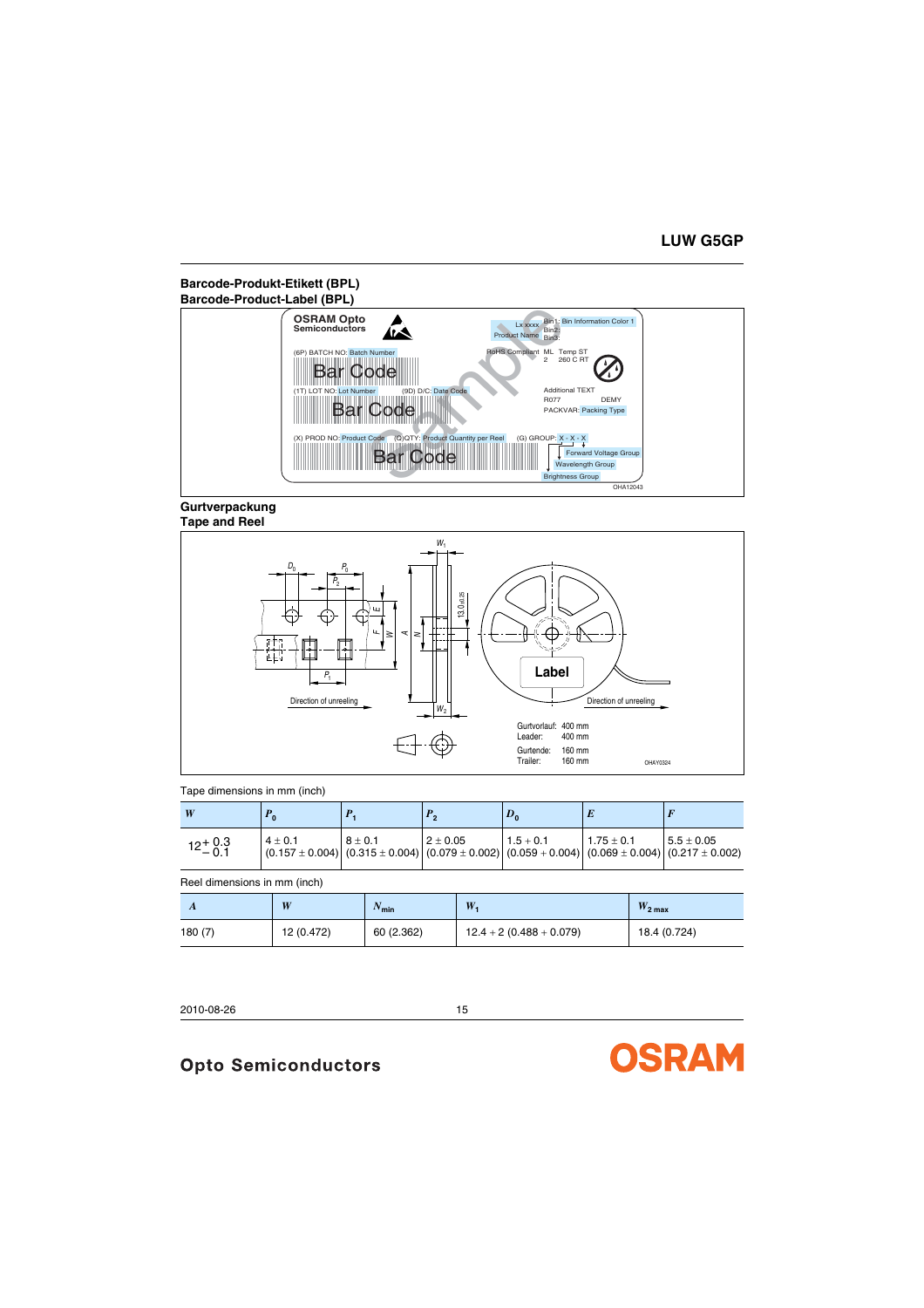## **Trockenverpackung und Materialien Dry Packing Process and Materials**



*Anm.: Feuchteempfindliche Produkte sind verpackt in einem Trockenbeutel zusammen mit einem Trockenmittel und einer Feuchteindikatorkarte*

*Bezüglich Trockenverpackung finden Sie weitere Hinweise im Internet und in unserem Short Form Catalog im Kapitel "Gurtung und Verpackung" unter dem Punkt "Trockenverpackung". Hier sind Normenbezüge, unter anderem ein Auszug der JEDEC-Norm, enthalten.*

*Note: Moisture-senisitve product is packed in a dry bag containing desiccant and a humidity card. Regarding dry pack you will find further information in the internet and in the Short Form Catalog in chapter "Tape and Reel" under the topic "Dry Pack". Here you will also find the normative references like JEDEC*

#### **Kartonverpackung und Materialien Transportation Packing and Materials**



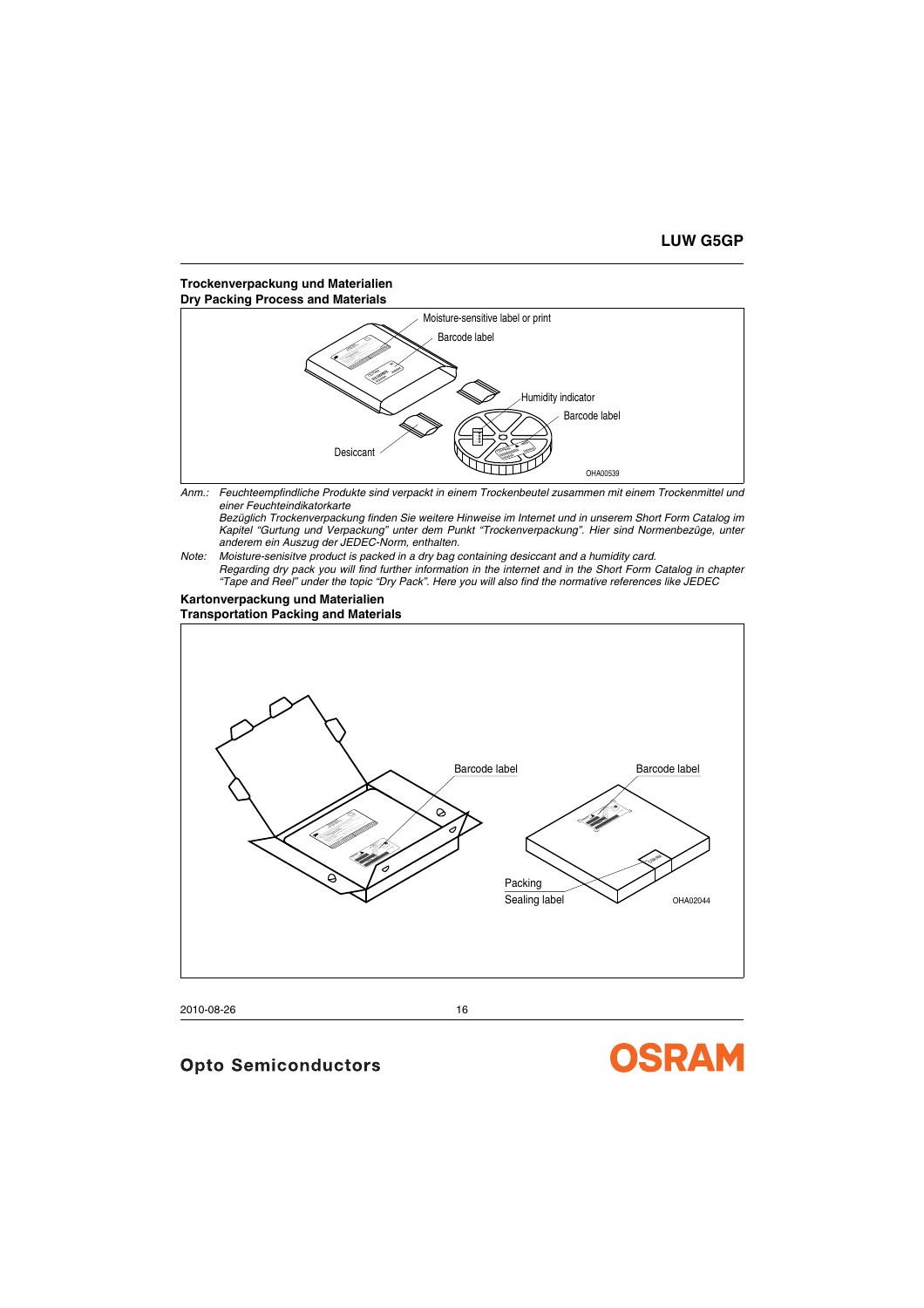## **Revision History: 2010-08-26**

Previous Version: 2010-05-05

| Page | Subjects (major changes since last revision) | Date of change |
|------|----------------------------------------------|----------------|
| all  | Preliminary data sheet created               | 2009-08-21     |
| 2    | ordering code added                          | 2010-02-19     |
| 2    | typing error corrected                       | 2010-04-08     |
| all  | Datasheet released                           | 2010-05-05     |
| 17   | Eye safety information added                 | 2010-08-26     |

Wegen der Streichung der LED aus der IEC 60825 erfolgt die Bewertung der Augesicherheit nach dem Standard CIE S009/E:2002 / IEC 62741 ("photobiological safety of lamps and lamp systems")

Im Risikogruppensystem dieser CIE- Norm erfüllen die in diesem Datenblatt angegebenen LED die "low risk"- Gruppe (die die sich im "sichtbaren" Spektralbereich auf eine Expositionsdauer von 100s bezieht). Unter realen Umständen (für Expositionsdauer, Augenpupille, Betrachtungsabstand) geht damit von diesen Bauelementen keinerlei Augengefährdung aus.

Grundsätzlich sollte jedoch erwähnt werden, dass intensive Lichtquellen durch ihre Blendwirkung ein hohes sekundäres Gefahrenpotenzial besitzen. Wie nach dem Blick in andere helle Lichtquellen (z.B. Autoscheinwerfer) auch, können temporär eingeschränktes Sehvermögen und Nachbilder je nach Situation zu Irritationen, Belästigungen, Beeinträchtigungen oder sogar Unfällen führen.

Due to the cancellation of the LED from IEC 60825, the evaluation of eye safety occurs according to the standard CIE S009/E:2002 / IEC 62741 ("photobiological safety of lamps and lamp systems").

Within the risk grouping system of this CIE standard, the LEDs specified in this data sheet fall into the "low risk" group (relating to devices in the visible spectrum with an exposure time of 100s). Under real circumstances (for exposure time, eye pupils, observation distance), it is assumed that no endangerment to the eye exists from these devices.

As a matter of principle, however, it should be mentioned that intense light sources have a high secondary exposure potential due to their blinding effect. As is also true when viewing other bright light sources (e.g. headlights), temporary reduction in visual acuity and afterimages can occur, leading to irritation, annoyance, visual impairment, and even accidents, depending on the situation.

#### **Patent List**

| Patent No.   |  |  |  |
|--------------|--|--|--|
| US 6 066 861 |  |  |  |
| US 6 277 301 |  |  |  |
| US 6 245 259 |  |  |  |

#### **Attention please!**

The information describes the type of component and shall not be considered as assured characteristics.

Terms of delivery and rights to change design reserved. Due to technical requirements components may contain dangerous substances. For information on the types in question please contact our Sales Organization.

If printed or downloaded, please find the latest version in the Internet.

#### **Packing**

Please use the recycling operators known to you. We can also help you – get in touch with your nearest sales office.<br>By agreement we will take packing material back, if it is sorted. You must bear the costs of transport. F material that is returned to us unsorted or which we are not obliged to accept, we shall have to invoice you for any costs incurred.

Components used in life-support devices or systems must be expressly authorized for such purpose! Critical<br>components<sup>6) [page](#page-17-7) 18</sup> may only be used in life-support devices or systems<sup>7) page 18</sup> with the express written app components<sup>6</sup><br>OSRAM OS.

2010-08-26 17